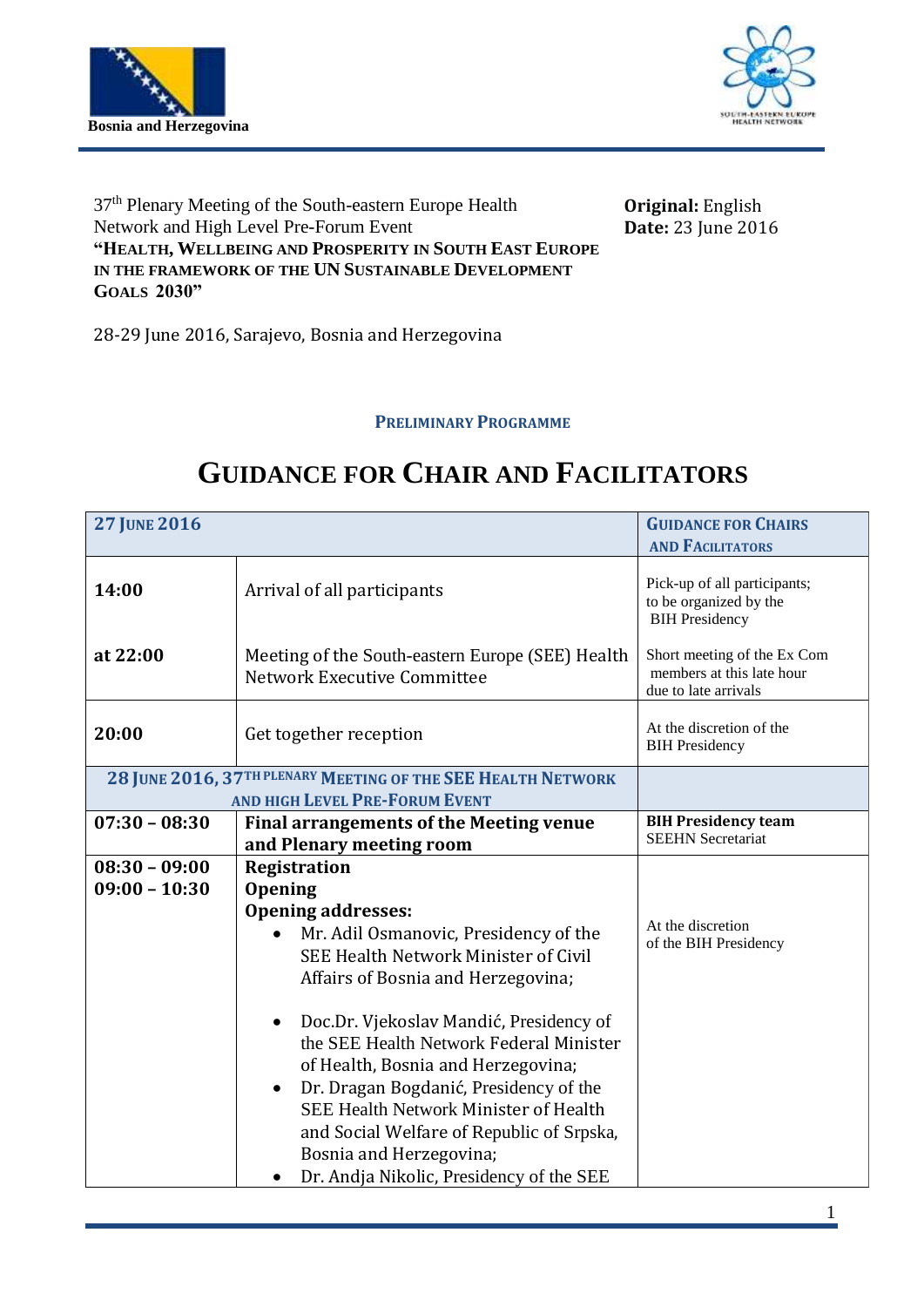



|                 | Health Network Department of Health and<br>Other Services of Brcko District of Bosnia<br>and Herzegovina<br>Mr. Gazmend Turdiu, Deputy Secretary<br>General, Regional Cooperation Council;<br>Dr. Nicolae Jelamschi, Chair, SEE Health<br>$\bullet$<br>Network Executive Committee;<br>Dr. Marija Kishman, Office of the<br>Regional Director, WHO Regional Office<br>for Europe; |                                                                                                                                   |
|-----------------|-----------------------------------------------------------------------------------------------------------------------------------------------------------------------------------------------------------------------------------------------------------------------------------------------------------------------------------------------------------------------------------|-----------------------------------------------------------------------------------------------------------------------------------|
|                 | Adoption of scope and purpose, agenda and<br>programme                                                                                                                                                                                                                                                                                                                            | <b>Chair:</b> Invites all participants<br>to approve the Scope and<br>Purpose,<br>Preliminary Agenda and<br>Preliminary programme |
|                 | The Bosnia and Herzegovina Presidency<br><b>Report</b>                                                                                                                                                                                                                                                                                                                            |                                                                                                                                   |
|                 | <b>Chair:</b> Mr. Adil Osmanovic, Minister of<br>Civil Affairs, Bosnia and Herzegovina,<br>Presidency of the SEE Health Network                                                                                                                                                                                                                                                   |                                                                                                                                   |
|                 | <b>Co-Chairs</b> (Presidency of the SEE Health<br>Network):<br>Doc. Dr. Vjekoslav Mandić, Federal<br>of<br>Minister<br>Health,<br><b>Bosnia</b><br>and<br>Herzegovina,<br>Dr. Dragan Bogdanić, Minister of Health<br>and Social Welfare of Republic of Srpska,<br>Bosnia and Herzegovina                                                                                          |                                                                                                                                   |
|                 | <b>Discussions and adoption</b><br><b>Family Photo of Participants</b><br><b>Press-conference</b>                                                                                                                                                                                                                                                                                 |                                                                                                                                   |
| $10:30 - 11:00$ | <b>Coffee break</b>                                                                                                                                                                                                                                                                                                                                                               |                                                                                                                                   |
| $11:00 - 12:00$ | <b>SEE 2020 implementation</b><br>Chair and Facilitator: Dr. Maria Kishman, WHO<br>Regional Office for Europe<br><b>Introduction: Mr. Gazmend Turdiu, Deputy</b><br>Secretary General, RCC                                                                                                                                                                                        | Chair: Dr. Marija KISHMAN or<br>Dr. Victor Olschavski upon their<br>decision                                                      |
| $12:00 - 12:30$ | <b>Discussions and adoption</b>                                                                                                                                                                                                                                                                                                                                                   | Chair: to be nominated                                                                                                            |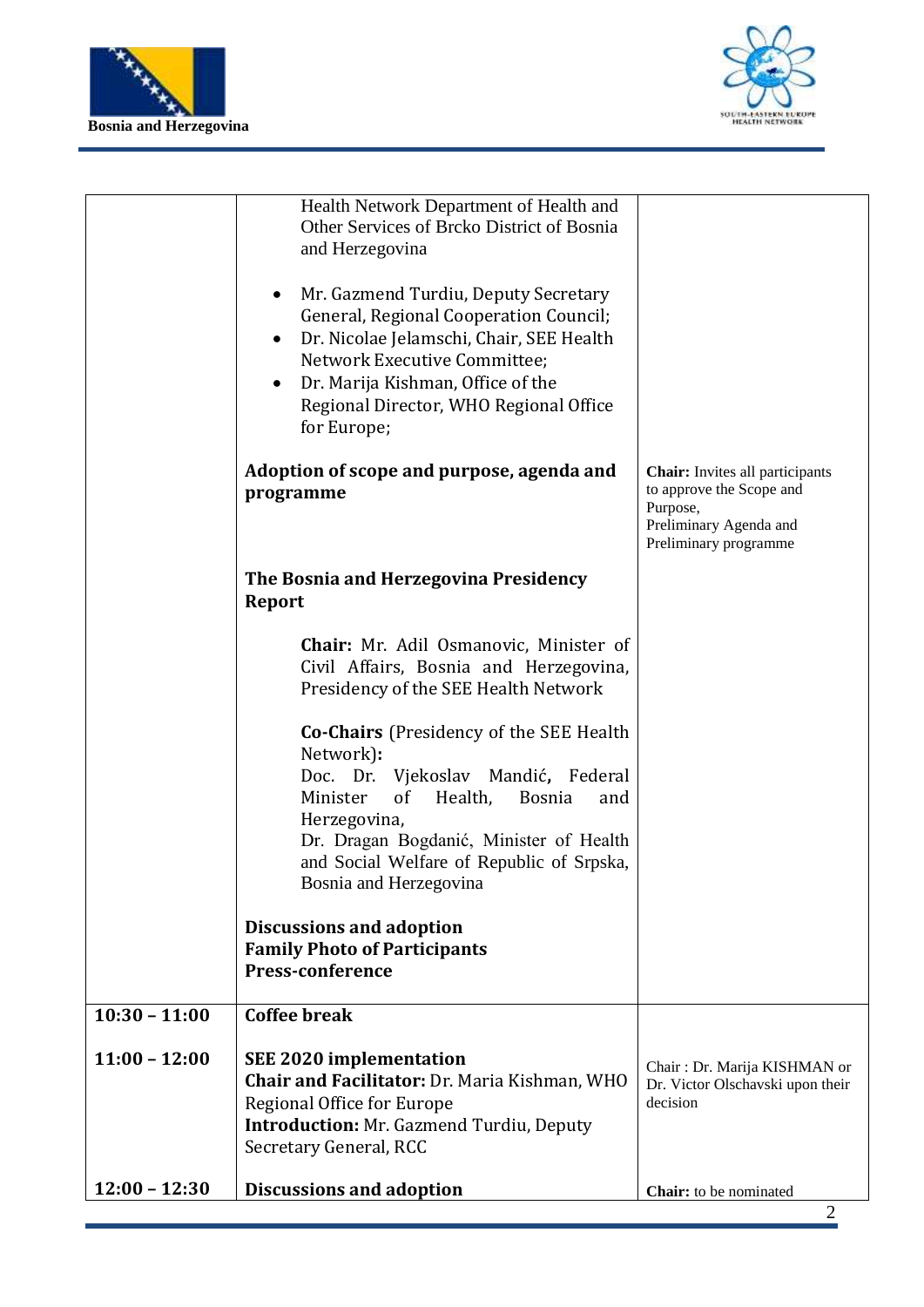



|                 | New Partnership with the Istituto Superiore<br>di Sanità, the Italian Institute of Health (ISS),<br><b>Italy</b><br>Chair: Dr. Drazenka Malicbegovic, Assistant<br>Minister for Health, Ministry of Civil Affairs,<br>Bosnia and Herzegovina<br><b>Introduction by the SEEHN Presidency</b><br><b>Response by the ISS Representative</b><br><b>Signing of the MoU</b>                                                                                                               | at the discretion of the<br><b>BIH Presidency</b><br>Chair introduces the topic<br>$\bullet$<br>Chair invites the<br>$\bullet$<br>two speakers to make the<br>short statements on<br>behalf of the SEEHN and<br>the ISS:<br>$\checkmark$<br>Statement of the<br><b>SEEHN</b><br>$\checkmark$<br>Statement of the ISS<br>Chair invites all SEE<br>Countries in<br>alphabetical order<br>to express their approval of<br>the partnerships with the ISS.<br>• Chair invites the<br><b>SEEHN Ex Com Chair</b><br>and the ISS High Level<br>Representative to<br>co-sign the MoU |
|-----------------|-------------------------------------------------------------------------------------------------------------------------------------------------------------------------------------------------------------------------------------------------------------------------------------------------------------------------------------------------------------------------------------------------------------------------------------------------------------------------------------|-----------------------------------------------------------------------------------------------------------------------------------------------------------------------------------------------------------------------------------------------------------------------------------------------------------------------------------------------------------------------------------------------------------------------------------------------------------------------------------------------------------------------------------------------------------------------------|
| $12:30 - 14:00$ | <b>Lunch break</b>                                                                                                                                                                                                                                                                                                                                                                                                                                                                  |                                                                                                                                                                                                                                                                                                                                                                                                                                                                                                                                                                             |
| $14:00 - 15:30$ | Progress and challenges in the preparation<br>of the Fourth SEE Ministerial Forum in 2016<br><b>Chair and facilitator:</b> Dr Marija Kishman, WHO<br>Regional Office for Europe<br>Introduction: Mr. Andrei Cazaku, Authorized<br>Senior Officer, Ministry of Health, Chisinau,<br>Republic of Moldova<br>Discussions on:<br>Political commitment of ministers and<br>composition of delegations;<br>Readiness of the host country;<br>Key-note speakers;<br>Ceremonies and awards. |                                                                                                                                                                                                                                                                                                                                                                                                                                                                                                                                                                             |
| 15:30:16:00     | <b>Coffee break</b>                                                                                                                                                                                                                                                                                                                                                                                                                                                                 |                                                                                                                                                                                                                                                                                                                                                                                                                                                                                                                                                                             |
| $16:00 - 17:30$ | Draft outcome documents for the Fourth SEE<br><b>Ministerial Forum:</b>                                                                                                                                                                                                                                                                                                                                                                                                             |                                                                                                                                                                                                                                                                                                                                                                                                                                                                                                                                                                             |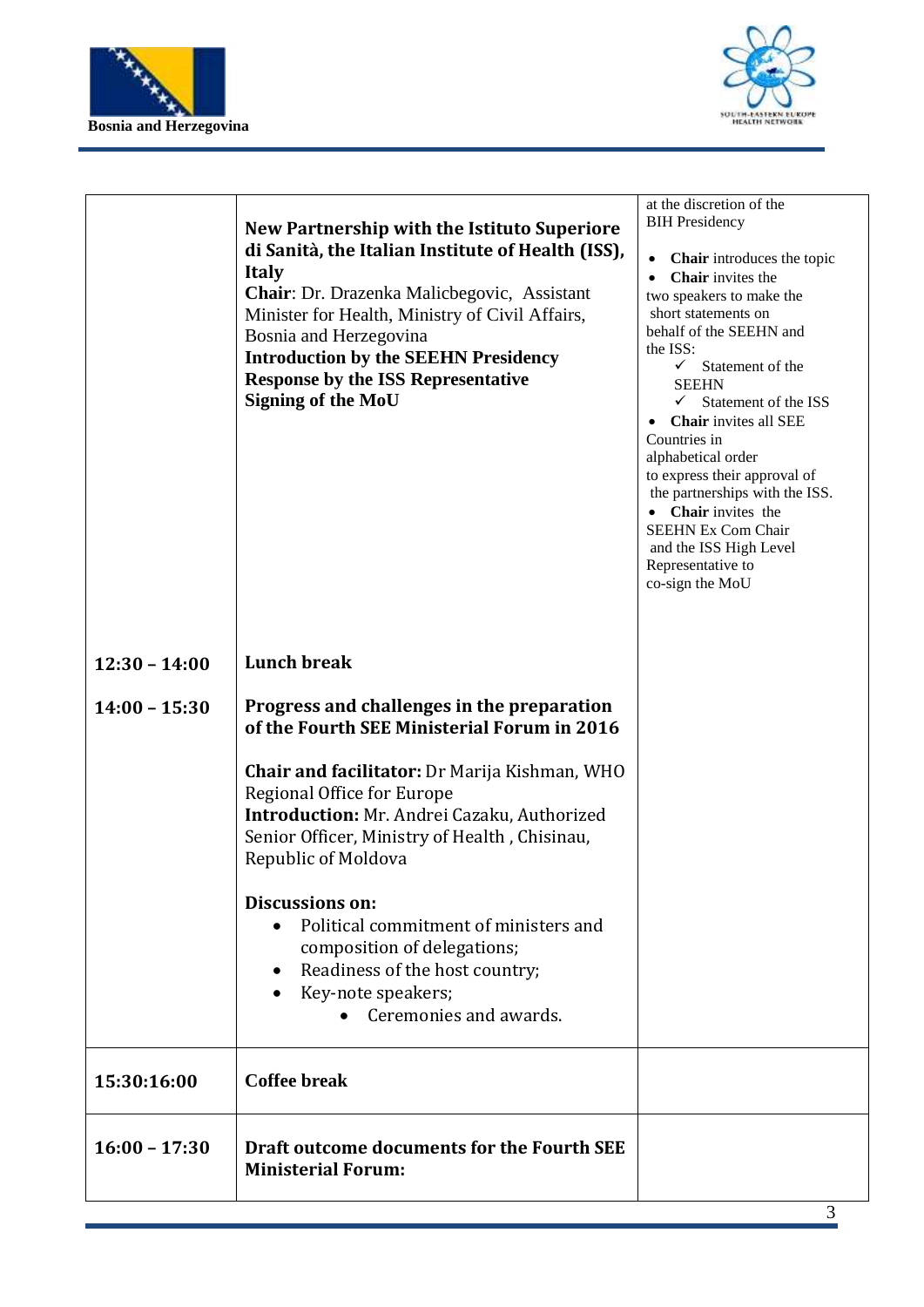



|                 | <b>Chisinau Pledge</b> (45 minutes):                                                                                                                                                                                                                                                                                                                                                                                             | 16:00 - 16:45 Chisinau Pledge                                                                                                                                                                                                                                                                                                                                                                                                                                                              |
|-----------------|----------------------------------------------------------------------------------------------------------------------------------------------------------------------------------------------------------------------------------------------------------------------------------------------------------------------------------------------------------------------------------------------------------------------------------|--------------------------------------------------------------------------------------------------------------------------------------------------------------------------------------------------------------------------------------------------------------------------------------------------------------------------------------------------------------------------------------------------------------------------------------------------------------------------------------------|
|                 |                                                                                                                                                                                                                                                                                                                                                                                                                                  |                                                                                                                                                                                                                                                                                                                                                                                                                                                                                            |
|                 | <b>Chair and facilitator:</b> Dr. Goran Cerkez, NHC,<br>FMoH/BIH<br>Introduction: Mr. Andrei Cazaku, Authorized<br>Senior Officer, Ministry of Health, Chisinau,<br>Republic of Moldova                                                                                                                                                                                                                                          |                                                                                                                                                                                                                                                                                                                                                                                                                                                                                            |
|                 | <b>Discussions</b><br><b>Decision for further actions</b>                                                                                                                                                                                                                                                                                                                                                                        |                                                                                                                                                                                                                                                                                                                                                                                                                                                                                            |
|                 | <b>Framework for Developing the SEE Health</b><br><b>Strategy 2030 (45 minutes):</b><br><b>Chair:</b> Dr. Amela Lolic, National Health<br>Coordinator, Ministry of Health and Social<br>Welfare of Republic of Srpska, Bosnia and<br>Herzegovina<br><b>Introduction:</b> Dr. Mira Dasic, Director General,<br>National Health Coordinator, Podgorica,<br>Montenegro<br><b>Discussions</b><br><b>Decision for further actions</b> | 16:45 - 16:50 Dr. Amela Lolic<br>greets participants and invites Dr<br>Mira Dasic to introduce the<br>subject.<br>16:50 - 17:05 Dr. Mira Dasic -<br>short presentation of the<br>"Framework for Developing the<br>SEE Health Strategy 2030 in Line<br>with the Strategic Development<br><b>Goals 2030"</b><br>$17:05 - 17:25$ Discussions of<br>participants of the meeting<br>facilitated by Dr. Amela Lolic<br>17:25 -17:30 Dr. Mira Dasic<br>summarises Decision for further<br>actions |
| 20:00           | Social event for participants                                                                                                                                                                                                                                                                                                                                                                                                    |                                                                                                                                                                                                                                                                                                                                                                                                                                                                                            |
| 29 June 2016    |                                                                                                                                                                                                                                                                                                                                                                                                                                  |                                                                                                                                                                                                                                                                                                                                                                                                                                                                                            |
| $09:00 - 10:30$ | Draft outcome documents for the Fourth SEE<br>Ministerial Forum (continued):<br><b>Draft SEE MoU with SOPs:</b>                                                                                                                                                                                                                                                                                                                  |                                                                                                                                                                                                                                                                                                                                                                                                                                                                                            |
|                 | <b>Chair and facilitator:</b> Dr. Goran Cerkez, NHC,<br>FMoH/BIH<br><b>Introduction:</b> Mr. Razvan Vulcanescu, National<br>Health Coordinator, Secretary of State, Romania<br><b>Discussions</b><br><b>Decision for further actions</b>                                                                                                                                                                                         | Mr. Vulcanesku introduces the<br>subject and invites the SEEHN<br>Legal Adviser, Prof. Franck Latty<br>to make a short presentation of<br>the main issues for discussion                                                                                                                                                                                                                                                                                                                   |
| 10:30 -11:00    | <b>Coffee break</b>                                                                                                                                                                                                                                                                                                                                                                                                              |                                                                                                                                                                                                                                                                                                                                                                                                                                                                                            |
|                 |                                                                                                                                                                                                                                                                                                                                                                                                                                  |                                                                                                                                                                                                                                                                                                                                                                                                                                                                                            |
|                 |                                                                                                                                                                                                                                                                                                                                                                                                                                  |                                                                                                                                                                                                                                                                                                                                                                                                                                                                                            |
|                 |                                                                                                                                                                                                                                                                                                                                                                                                                                  |                                                                                                                                                                                                                                                                                                                                                                                                                                                                                            |